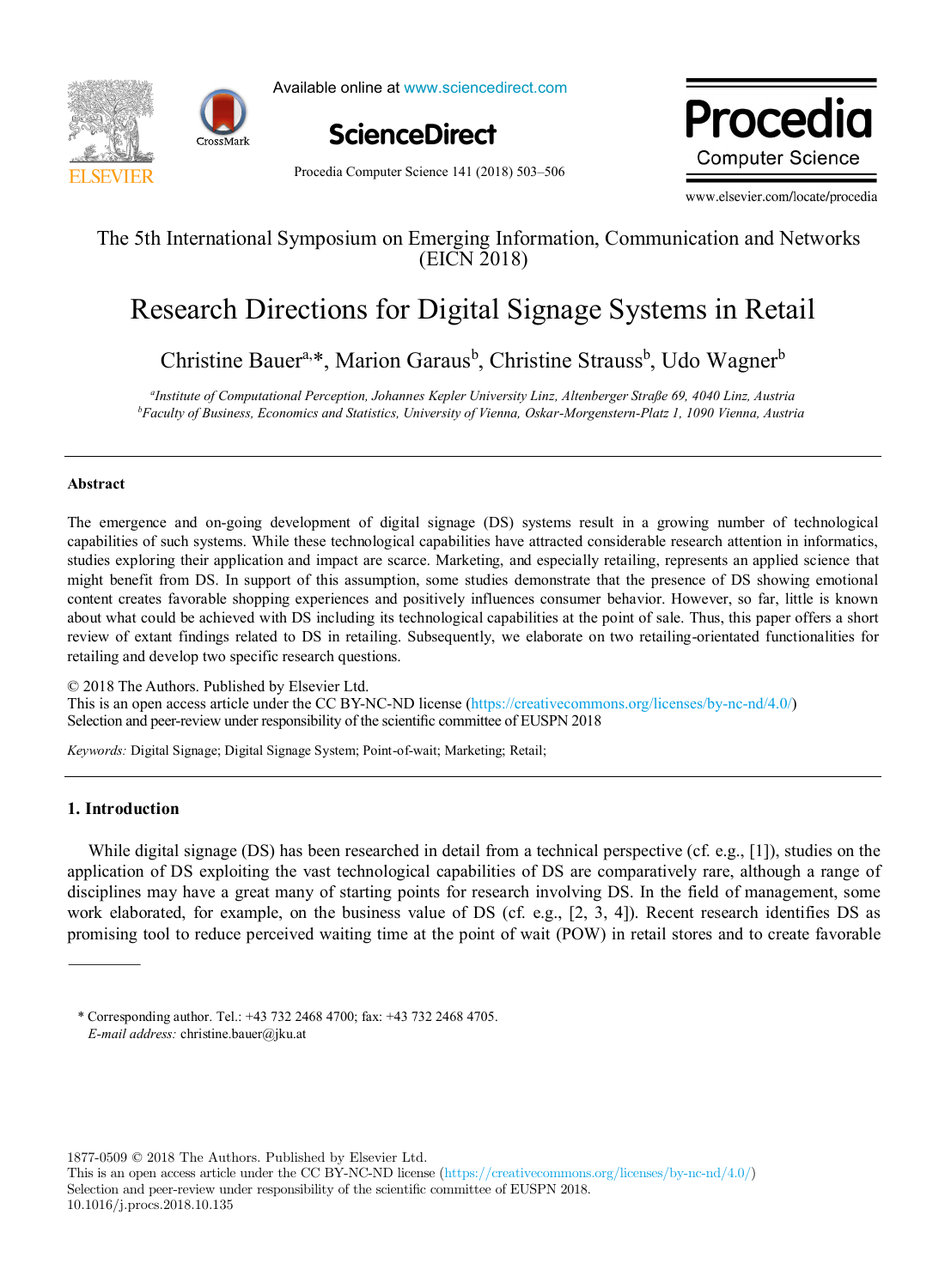waiting experiences (cf. [5, 6]). Reducing perceived waiting time is of particular importance since customers do not see anything positive in queuing. Long waiting times lead to negative overall service evaluations [7, 8], negative attitudes toward the service provider [9], decreased loyalty [10], and/or decreased store patronage intentions [11]. Other DS studies in retailing demonstrate that emotional DS content creates positive shopping experiences (cf. e.g., [4]), increase impulse purchases and positively influences repeat visit intentions (cf. e.g., [12]).

Despite this evidence, retailers are still challenged to find out how the technological capabilities of DS can help to enhance the shopping experience. The challenge of an efficient DS system is to display the right content to the right person at the right time. This is a complex task due to several reasons, such as product-, location- and target-specific criteria, psychological and/or legal issues to name a few. Still, several technological advancements may support retailers to approach their goal targeting potential consumers.

In the following, we focus on the application of DS in the context of retailing and propose an agenda for interdisciplinary research on DS bonding the technological and the business perspective as both disciplines are predestined to stimulate and push forward research activities on and solutions for DS in retailing. After identifying two relevant retailing-orientated functionalities for retailing (Section 2), we propose two exemplary research questions in Section 3. In the concluding section we summarize the proposed research directions.

#### **2. Enhancing Digital Signage Systems with Additional Retailing-Oriented Functionalities**

In the following we introduce and discuss possible effects of two exemplarily chosen DS systems' functionalities, which may foster the use of DS systems by *(i)* improving the economic value of DS application in a retail setting, and *(ii)* advancing the general "public" acceptance of DS.

#### *2.1. Continued Stories*

In contrast to standalone displays, a DS system benefits by its networked nature. This in turn allows a central controller to determine contents on any of the many displays of a DS system, whereby contents may (but do not necessarily have to) be identical on all displays. While anticipating transition times of consumers when moving from one display to another might be a challenging but feasible task, the supplemental equipment of a DS system with sensors will tremendously improve the efficiency and quality of such functionality of a DS system: Instead of predicting transition times of a consumer, the sensors of the DS system may track consumers in the retailing premise and sense each one's presence at a particular display. This allows for "following" a consumer from display to display with certain well-chosen content. Based on sensor-collected data the system automatically displays the most suitable content at the corresponding display. Thereby, data processing occurs in real-time. Thus, a DS system enables thoughtful and sophisticated scheduling of contents in a way that, for example, dynamic content may be passed over from one display to another, which allows a consumer to continue enjoying a coherent, continued "story" of the dynamic content in sequels and continued stories. Such an approach would support experiential retailing strategies and themed retail stores. Moreover, enjoying a continued story (i.e., a story that had been started in an early phase of a customer's shopping experience) during a waiting phase may be perceived more enjoyable than a separate block of content that is just introduced for the waiting phase (for instance, at the checkout).

#### *2.2. Situation- and Consumer-related Information*

Besides localization functions such as determination of a customer's exact position in the retailing premise and real-time identification of a customer's shopping path) other personal, observable characteristics of a customer may be exploited to enhance a DS system.

Capturing a consumer's posture with a depth-sensing camera may allow the system to tell whether or not the customer pays attention to a particular display [13]. A motion detector – or even a camera integrated into a display – may allow for telling whether a person is calmly standing or moves around. Fidgeting people and calmly standing people, may be supplied with different content (e.g., engaging versus less engaging content) to create a beneficial shopping atmosphere; people not paying attention to a display may be attracted with particularly engaging content.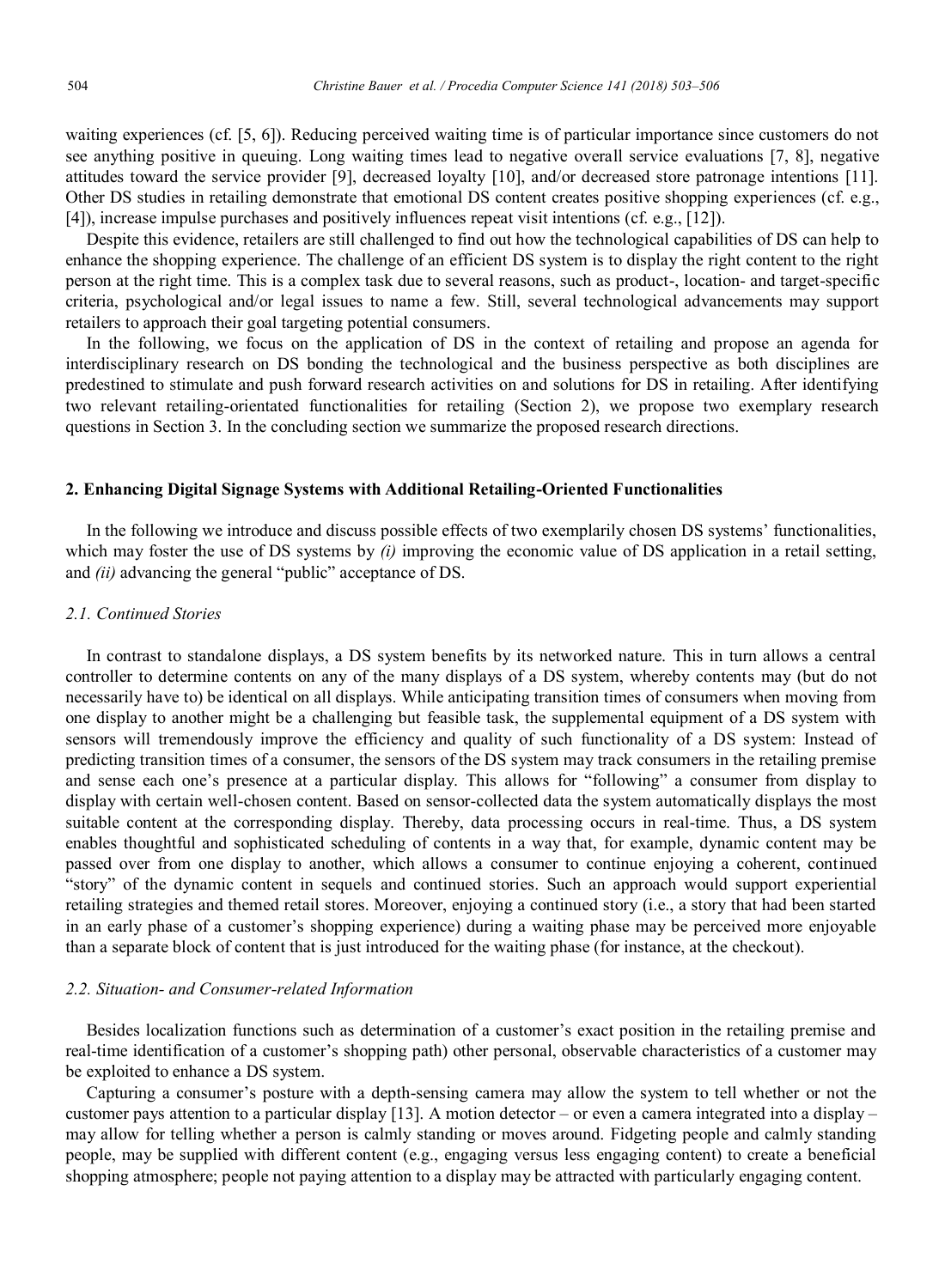We emphasize that context-awareness and context-adaptivity (cf. [14]) go far beyond tracking an individual consumer in the retailing premise. An overview of the notion of context for context-aware computing is provided by Bauer and Novotny [15]. For instance, based on the beholder's emotion (captured by a standard camera) [16], age group or gender, the system could readily show the "right" (pre-prepared) content that fits this combination of characteristics. Also, non-person-related characteristics are conceivable for context adaptation; for example, Bauer and Lasinger [17] stress that so-called "situationalization" (i.e., adaptation to the situation, which includes, for example, adaptation to the time of the day, to weather conditions, to the degree of crowdedness around the display, to name some examples) does not require person-related data to be captured or processed.

#### **3. Promising Research Questions in the Field of Research on Digital Signage in Retail**

Although or rather because highly sophisticated technological implementation alternatives for DS systems exist, new research issues open up. In the following, we discuss exemplary two research questions (RQ) aiming at stimulating research on DS in a retail context.

*RQ1. Which specific requirements on DS (content) exist in the domain-specific context cluster "retailing"?* Novotny and Bauer [18] show in their work that domain-specific context clusters exist and make a valuable contribution in supporting the design and implementation of applications. While typically rather broad domains (such as "healthcare" or "traffic") are investigated, this approach to domains might be too broad to be useful in practice – especially for the retailing sector – because facets of context-adaptive DS differ over specific goals and applications. Retailing represents a (so far unexplored) domain-specific context cluster for context-aware DS, with many different context elements (e.g., waiting phases, purchase decisions). Characteristics of content that is particularly suited for retail situations or waiting times in retail have to be studied on a fine-grained basis, and should cover various design aspects such as information versus promotional content versus emotion-evoking content [12], slow versus fast tempo of video to attract and to keep a consumer's attention. For instance, with view to gamification, a game that is played on a DS display could contain branded elements (e.g., buttons with a brand logo) or could be designed in a neutral way (e.g., plain buttons). Effects on waiting time perception in retail and the creation of extraordinary retailing experiences are a promising option to be studied in detail. Accordingly, we suggest to study the notion and the potential of context in retailing, and to create a context cluster for this field.

Privacy issues and issues of personal wellbeing are closely related to contextualized content on DS, as targeted customers might feel uncomfortable with contextualized DS. Thus, another important field that needs to be studied are privacy issues related to contextual DS, which leads to another abundant research question.

*RQ2. Which regulatory framework determines the process of sensing, storing and exploiting personal data in retail premises, and what attitudes have consumers towards data collection and exploiting it for displays in public space, which may be different across countries or cultures?* Considering consumer concerns and resistance, we distinguish two different major settings of embarrassment and deprecatory mutual reactions: *(i)* Some consumers will interpret person-related content as an invasive act as encroachment, or inappropriate haggle. They may react with denial, anger, or even aggression, as they might not want to be addressed at all in public areas; they refuse to feed any system or a system they cannot control with data on personal details. *(ii)* Some customers might be embarrassed on displayed content that refers to them, and that can be observed by others in their presence; for example, people with eating disorders, avowed vegetarians/vegans, smokers/non-smokers; references on a person with pharmaceuticals or sanitary products might be perceived as embarrassment. While the perceived intrusiveness of personalization in the online setting is well explored in scientific literature [19, 20], issues of personalization in physical spaces are less elaborated [21].

#### **4. Conclusion**

Most developments in DS were technology-driven, impulses for new ideas originated from a technical domain (e.g., to use various sensors for context-adaptive functionality), and technology was the enabler in the first place. Even though the technological "push" was an important driver for initial implementations, it seems the right point in time, to involve those disciplines that may either contribute with their application-related content or that may deploy the technological attainment to perform empirical research in their fields. Interdisciplinary research approaches may